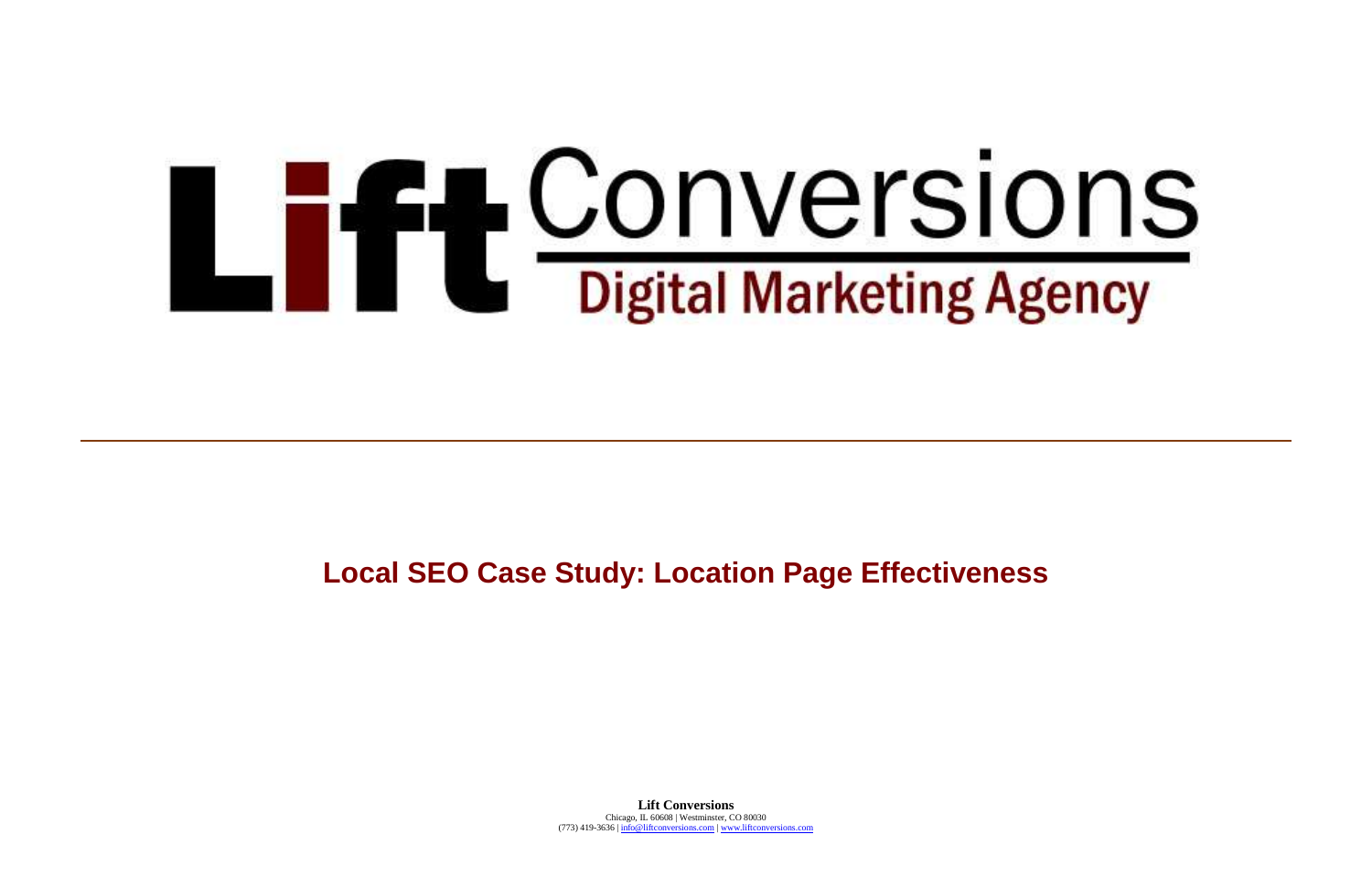### **Local SEO Case Study: Location Page Effectiveness**

At Lift Conversions, we have developed a formula for winning Local SEO that has proven itself time and again in all corners of the United States. This formula is based entirely on content and onsite SEO steps taken during upload and therefore is not reliant on algorithm updates, backlinking or spamming keywords against search engine policy. No, our approach focuses on using content – evergreen content – to deliver useful information relating to a company's goods or services and the geographic locations in which they can find, acquire or secure these goods and/or services from our client company. Again, this is simple and straightforward without any fancy search engine optimization tricks that must be adhered to for the long-term. In short, it's effective Local SEO without the traditional SEO price tag. This makes it available to every business with a website property a solid reason to build one if you haven't already.

To illustrate the effectiveness of our Local SEO efforts, we have been granted permission to use a real client's data in this case study. We believe this tells an extraordinary tale of success with an expenditure that's not beyond any business – from a budgetary and workload standpoint. It requires no expertise on the part of the client company and no monthly management steps to keep relevant after services have completed – though website updates are a part of owning a website that's independent of this work. Suffice it to say, if you keep your website running and up-to-date then these pages will deliver the same amazing results for your company tha they have for the case study participant – Roofing by Hernandez.

When Mr. Hernandez came to us, he did not have an active domain and no website property to speak of. Our solution was first to build a website for his business which included our working with him to choose the domain name. So, the domain name chosen, [www.roofingbyhernandez.com,](http://www.roofingbyhernandez.com/) had zero history and no organic keywords whatsoever. We started from ground zero so all results delivered from that date are directly influenced by the Local SEO work done afterward. This site was built successfully and went online with a 40-page layout at the end of May 2018. That gives us three full years of history on which to base this case study with five (5) new location pages being added to the website each month for that entire duration. The results, as laid out below in overviews, speak for themselves and have been replicated on multiple other sites in a variety of industries across the US. So, results can be achieved with your site as well if you follow our proven formula for success and give it the time necessary to bear fruit.

**Case Study Client Facts Company Name:** Roofing by Hernandez **Company Owner:** Ivan Hernandez **Domain:** [www.roofingbyhernandez.com](http://www.roofingbyhernandez.com/) **Industry:** Roofing **Company Size:** Mid-Sized **Service Area:** Chicago with an emphasis on the Northwest Side **Services:** Roof Installation, Roof Repair, Roof Replacement, Emergency Roofing, Insurance Claim Roofing **Specialties:** Flat, Low-Slope, Pitched **Image Source:** SpyFu

### **The Setup: How It Started**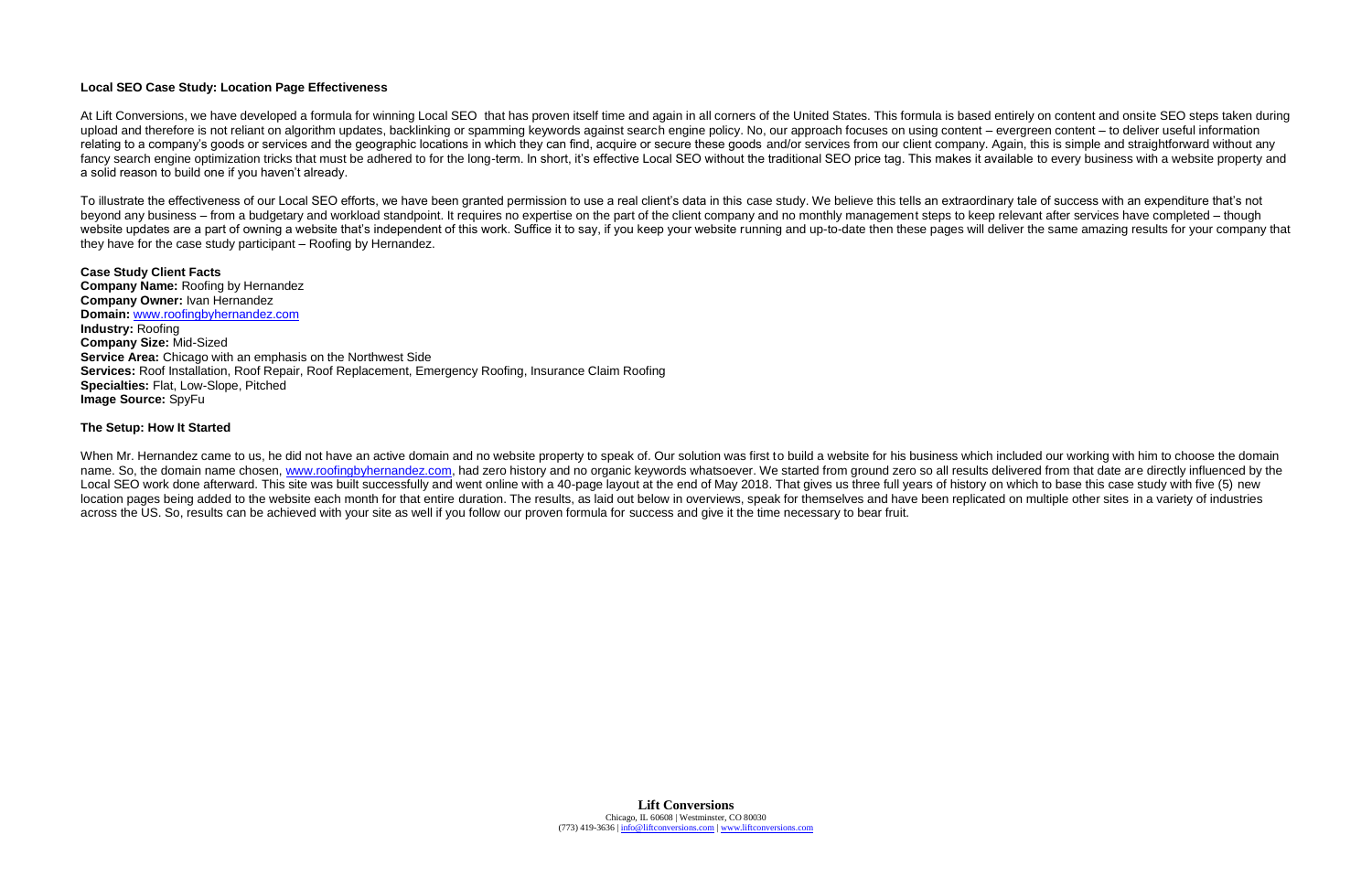The overview image above is from one of our SEO tools, SpyFu, and gives you a quick idea of performance in a range of categories relating to a site's SEO. The organic keywords show you how many keywords the site is ranking for today – not when we started. But think about that number for a second. In three short years, we went from nothing – no history for the domain whatsoever – to almost 3,000 keywords ranking and 800 clicks from organic sources. This equates to a SEO value over \$10k! We can do this for you too.

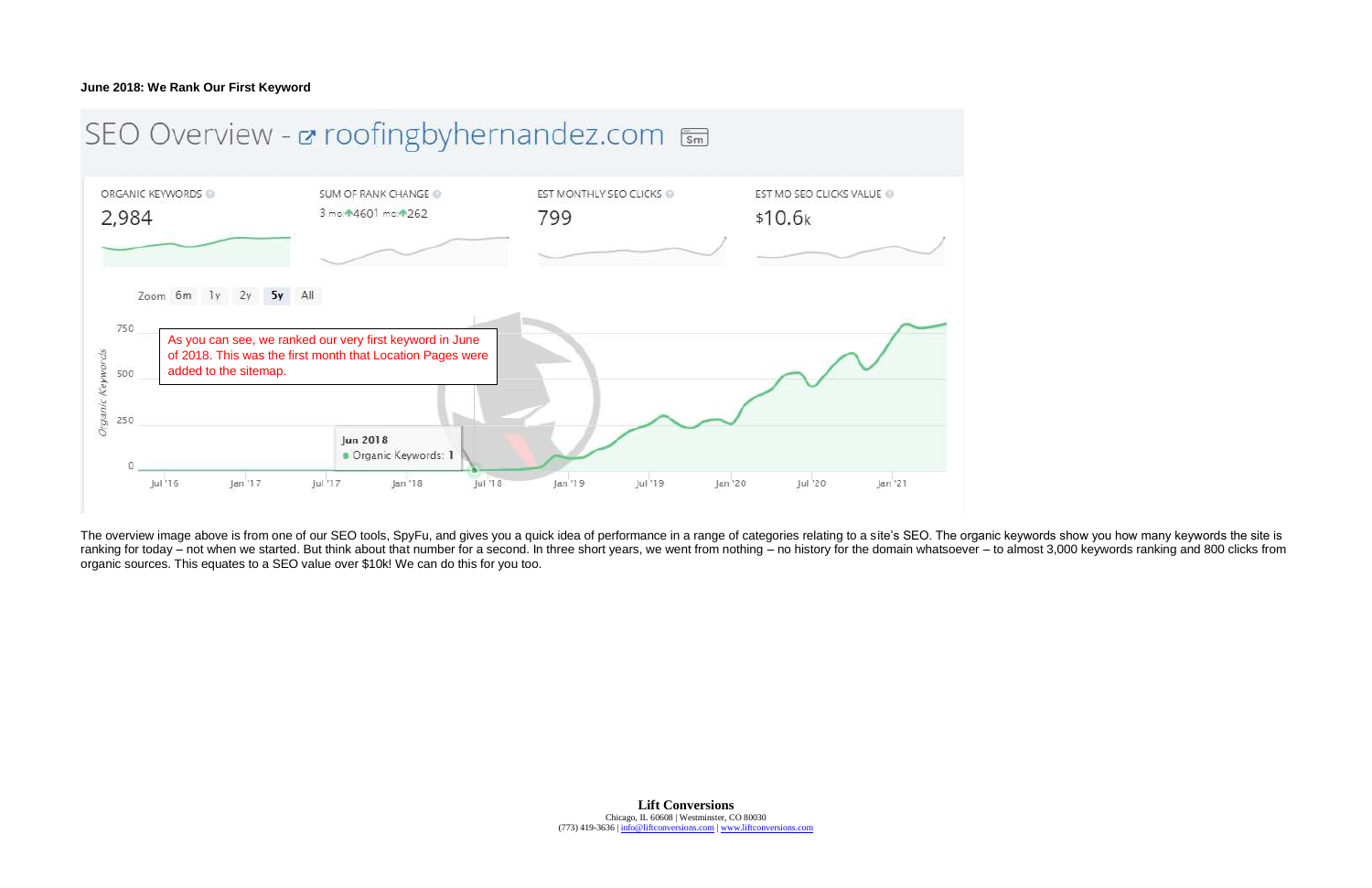As you can see, we've made inroads into our keyword universe in 12 months' time. This required 12 months to accomplish and may not seem like it's taking off to someone without experience watching domain growth but we assure you it takes some time for the engine to catch up to the work, as you'll see in the images to come. Plus, you can tell where we're going with this when you compare the organic keywords shown as today's results – 2,984 – to the 230 we had two years ago. That's an increase of more than 10x its value from June 2019 so we're on the right track and it's easy to see!

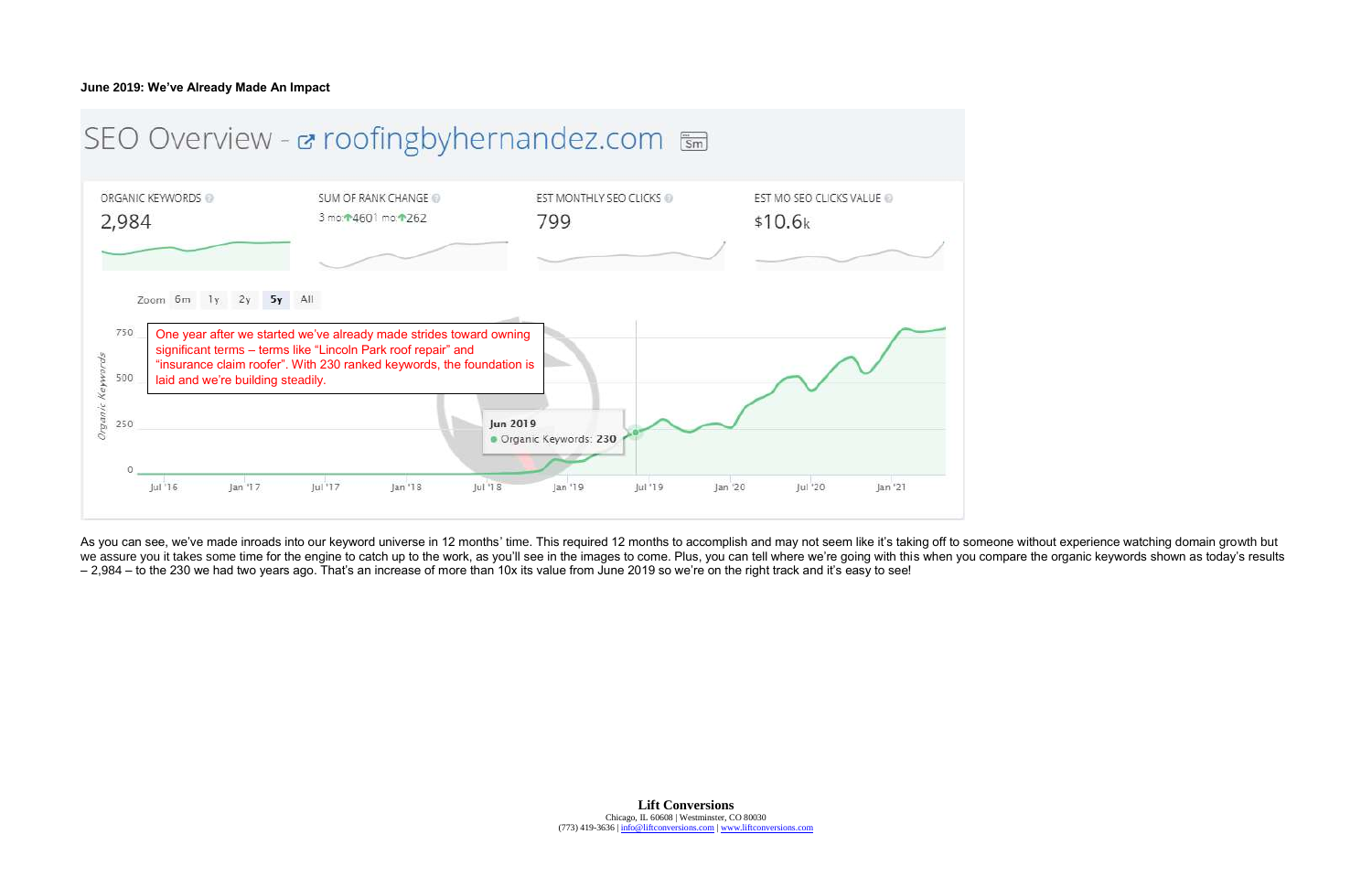Two years into the strategy, that's 24 months of five (5) Location Pages per month or 120 new pages added to the overall sitemap, you can see that we've doubled our organic keyword count over the last 12 months. This was expected as Location Pages can take some time to index effectively but once they do their impact is clear to see. And they never fall away because users will never stop searching for these terms. You cannot buy a product or service without searching for specific terms and once we own those it's difficult for anyone to take them from us – thus the evergreen content angle we preach to every client who listens. Again, this will work f your company too.